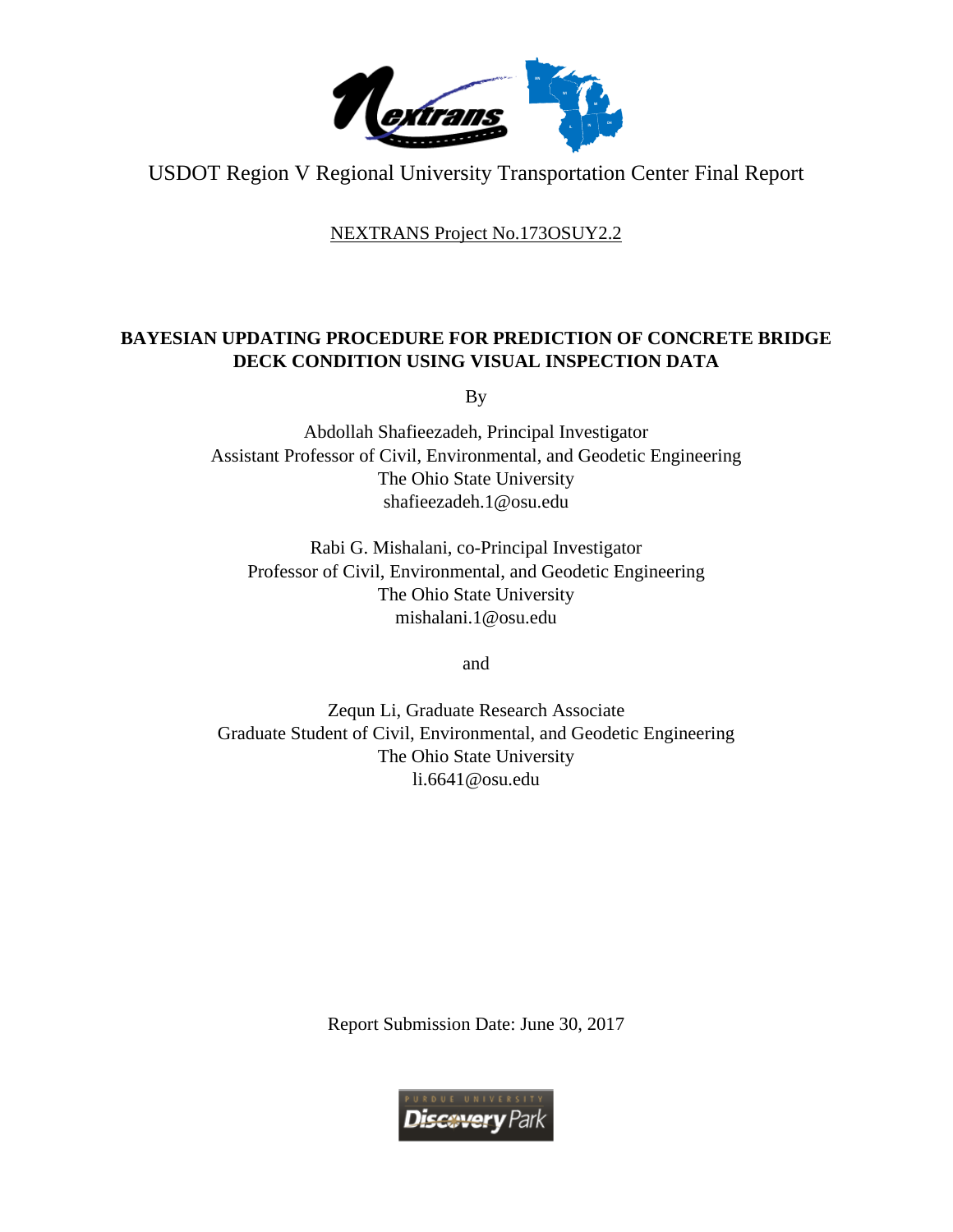#### **ACKNOWLEDGMENTS AND DISCLAIMER**

Partial funding for this research was provided by the NEXTRANS Center, Purdue University under Grant No. DTRT12-G-UTC05 of the U.S. Department of Transportation, Office of the Assistant Secretary for Research and Technology (OST-R), University Transportation Centers Program. Additional funding was provided by The Ohio State University (OSU) including the College of Engineering and Transportation and Traffic Management. The bridge inspection data provided by Mr. Amjad Waheed of the Ohio Department of Transportation is greatly appreciated.

The contents of this report reflect the views of the authors, who are responsible for the facts and the accuracy of the information presented herein. This document is disseminated under the sponsorship of the Department of Transportation, University Transportation Centers Program, in the interest of information exchange. The U.S. Government assumes no liability for the contents or use thereof.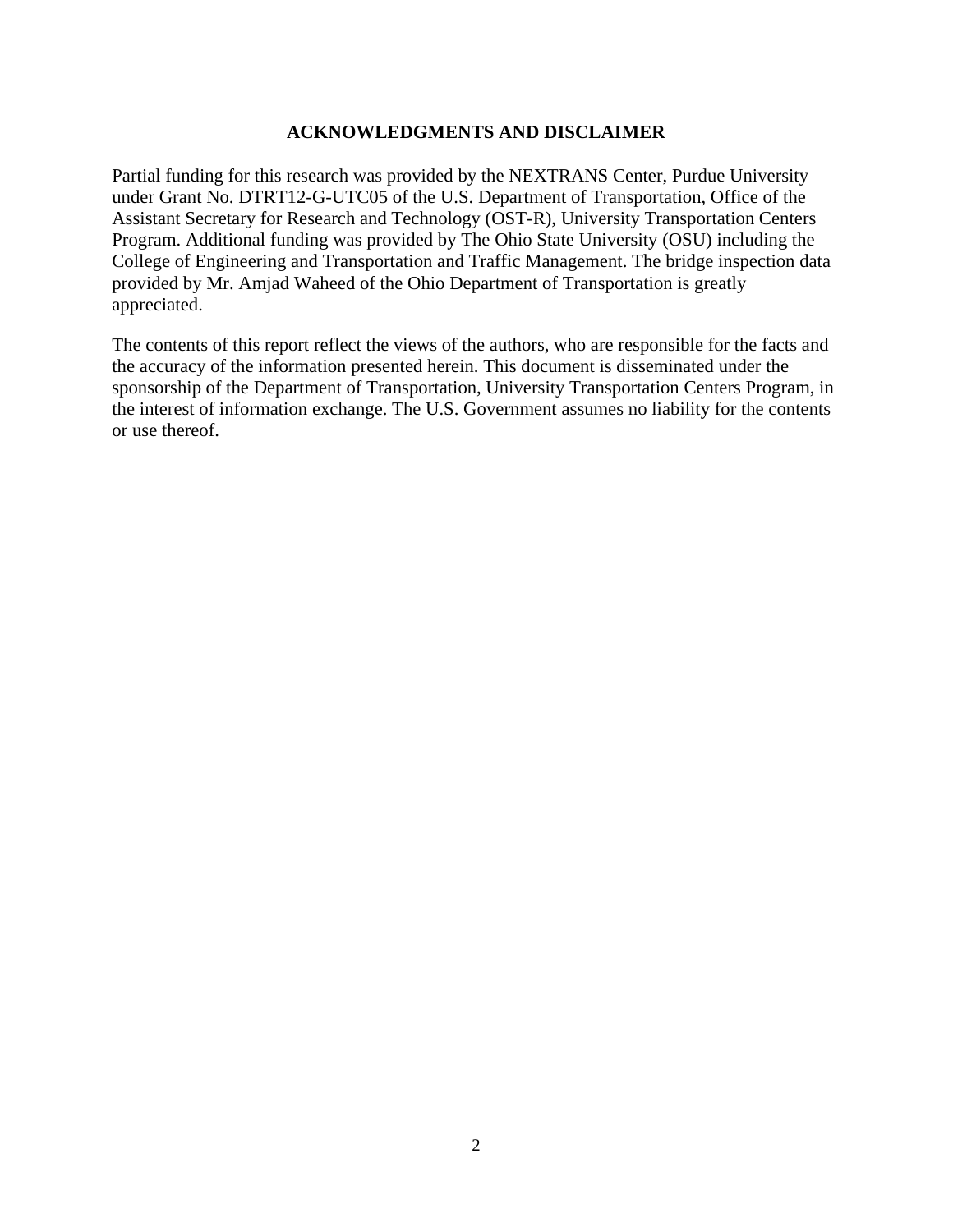# **TABLE OF CONTENTS**

| $\mathbf{1}$   |                           | <b>INTRODUCTION AND MOTIVATION</b>                                                                                                                        |                |  |  |  |
|----------------|---------------------------|-----------------------------------------------------------------------------------------------------------------------------------------------------------|----------------|--|--|--|
| $\overline{2}$ |                           | DETERIORATION MODEL: MARKOV CHAIN                                                                                                                         |                |  |  |  |
| 3              |                           | PARAMETER ESTIMATION METHODS                                                                                                                              | 6              |  |  |  |
|                | 3.1                       | <b>NOTATION</b>                                                                                                                                           | 6              |  |  |  |
|                | 3.2                       | <b>MAXIMUM LIKELIHOOD ESTIMATION</b>                                                                                                                      |                |  |  |  |
|                | 3.3                       | <b>BAYESIAN ESTIMATION</b>                                                                                                                                |                |  |  |  |
| 4              | <b>DATA</b>               |                                                                                                                                                           | $\overline{7}$ |  |  |  |
|                | 4.1                       | DATA COLLECTION AND DEFINITION                                                                                                                            | 7              |  |  |  |
|                | 4.2                       | <b>DATA FILTERING</b>                                                                                                                                     | 7              |  |  |  |
|                |                           | <b>BRIDGE ELEMENT FILTER</b><br>4.2.1                                                                                                                     | 8              |  |  |  |
|                |                           | 4.2.2 INSPECTION RECORDS PAIR-UP                                                                                                                          | 8              |  |  |  |
|                |                           | <b>BRIDGE DECK AREA DISCREPANCY</b><br>4.2.3                                                                                                              | 8              |  |  |  |
|                |                           | DETERIORATION ASSUMPTION CONSISTENCY<br>4.2.4                                                                                                             | 8              |  |  |  |
| 5              | <b>EMPIRICAL ANALYSIS</b> |                                                                                                                                                           |                |  |  |  |
|                | 5.1                       | <b>ANALYSIS SET-UP</b>                                                                                                                                    | 8              |  |  |  |
|                | 5.2                       | <b>RESULT</b>                                                                                                                                             | 12             |  |  |  |
| 6              |                           | <b>SUMMARY AND FUTURE RESEARCH</b>                                                                                                                        | 14             |  |  |  |
| 7              | <b>REFERENCES</b>         |                                                                                                                                                           | 14             |  |  |  |
|                | <b>LIST OF TABLES</b>     |                                                                                                                                                           |                |  |  |  |
|                |                           | TABLE 1: Definition of condition state for bridge deck based on the AASHTO Manual                                                                         | 4              |  |  |  |
|                |                           | TABLE 2: Variables in the inspection report database and their definitions                                                                                | $\tau$         |  |  |  |
|                |                           | TABLE 3: Inspection record for unique deterioration pattern bridge<br>(structure number: 7904983, unit: square feet)                                      | 10             |  |  |  |
|                | <b>LIST OF FIGURES</b>    |                                                                                                                                                           |                |  |  |  |
|                |                           | FIGURE 1: Bar chart of $HD^2$ between 2015 and 2016 for all bridges                                                                                       | 9              |  |  |  |
|                |                           | FIGURE 2: Example $HD^2$ versus confidence plot where Bayesian estimates at the optimal<br>confidence level are superior to those of maximum likelihood   | 12             |  |  |  |
|                |                           | FIGURE 3: Example $HD^2$ versus confidence plot where Bayesian estimates at the optimal<br>confidence level are equivalent to those of maximum likelihood | 12             |  |  |  |
|                |                           | FIGURE 4: Bar chart by bridge id when reduction $> 0\%$ ; (a) scenario 1; (b) scenario 2                                                                  | 13             |  |  |  |
|                |                           |                                                                                                                                                           |                |  |  |  |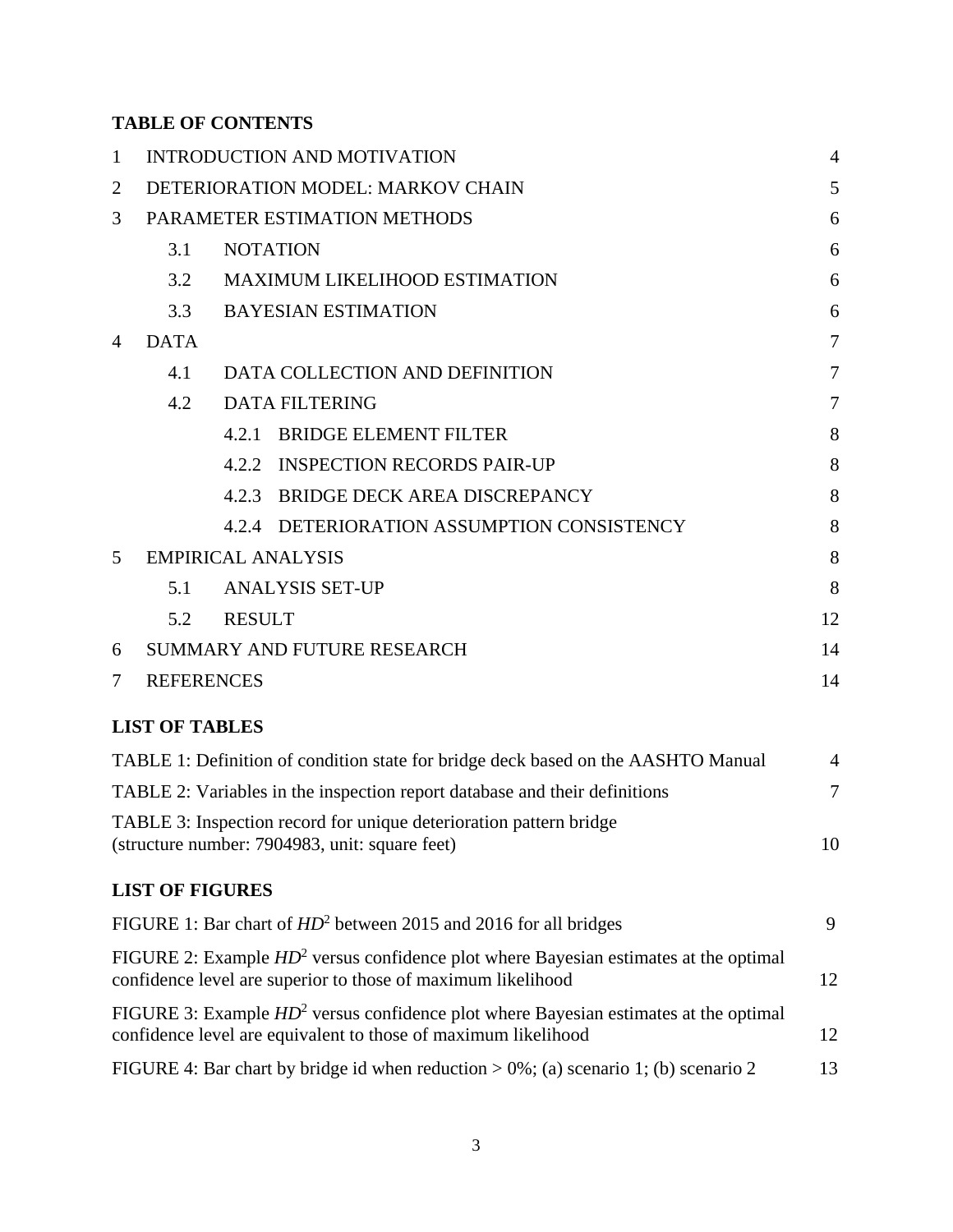### <span id="page-3-0"></span>**1 INTRODUCTION AND MOTIVATION**

Deterioration is among the primary concerns regarding the structural performance and functionality of bridges and their components. Such degradations can potentially lead to various forms of structural deficiencies and eventually failure if adequate repair and rehabilitation actions are not performed at appropriate times. Also, the degraded functionality of bridge decks and the application of time-consuming repairs and rehabilitations lead to increased traffic delays and increased vehicle operating costs. In light of annual budget constraints, infrastructure agencies, such as state Departments of Transportation (DOTs) in the US, prioritize their bridge maintenance needs. Commonly, bridges with higher degradation levels receive higher priority for maintenance. To make trade-offs across bridges and over time, key inputs to the prioritization and decision making process are bridge condition assessments and predictions.

To support such functionalities, the Federal Highway Administration (FHWA) developed the bridge management system AASHTOWare BrM (AASHTO BrM User Manual, 2015) – formerly known as Pontis (Pontis User Manual, 2005) – that has been successfully used in numerous practical decision-making settings. It is based on a discrete Markovian deterioration model in which the type and extent of deterioration of bridge components are expressed in visual terms. Critical parameters of discrete Markovian deterioration models are probabilities that describe the likelihoods of bridge components transitioning from one discrete condition state to another. These transition probabilities are either determined based on expert judgement or, ideally, they are estimated based on field inspection data.

The AASHTO Bridge Element Inspection Guide Manual (2010), subsequently referred to as the AASHTO Manual, establishes a national guideline for performance evaluation of bridge elements and collection of inspection data. In the manual, the state of performance of a bridge element is expressed as a condition state vector. For example, for bridge decks, the focus of this study, four condition states are defined based on the extent of different types of defects, such as cracking, spalls, and delamination. The definition of condition states of bridge decks is characterized in Table 1. For a given bridge, each entry of the condition state vector is the proportion of the deck that is in the corresponding condition state.

| <b>Defect</b>  | <b>Condition State 1</b> | <b>Condition State 2</b> | <b>Condition State 3</b> | <b>Condition State 4</b>                                                      |
|----------------|--------------------------|--------------------------|--------------------------|-------------------------------------------------------------------------------|
| Cracking       | None to hairline         | Narrow size and/or       | Medium size              | The condition is                                                              |
|                |                          | density                  | and/or density           | beyond the limits                                                             |
| Spalls/        |                          | Moderate spall or        | Severe spall or          | established in                                                                |
| Delaminations/ | None                     | patch areas that are     | patched area             | condition state                                                               |
| Patched Areas  |                          | sound                    | showing distress         | three $(3)$ and/or                                                            |
|                | None                     | Moderate without         | Severe with rust         | warrants a                                                                    |
| Efflorescence  |                          | rust                     | staining                 | structural review to                                                          |
| Load Capacity  | No reduction             | No reduction             | No reduction             | determine the<br>strength or<br>serviceability of<br>the element or<br>bridge |

<span id="page-3-1"></span>TABLE 1: Definition of condition state for bridge deck based on the AASHTO Manual

The AASHTO Manual, which is adopted by all state transportation agencies in the US, requires regular observations and measurements of highway bridges to capture their physical and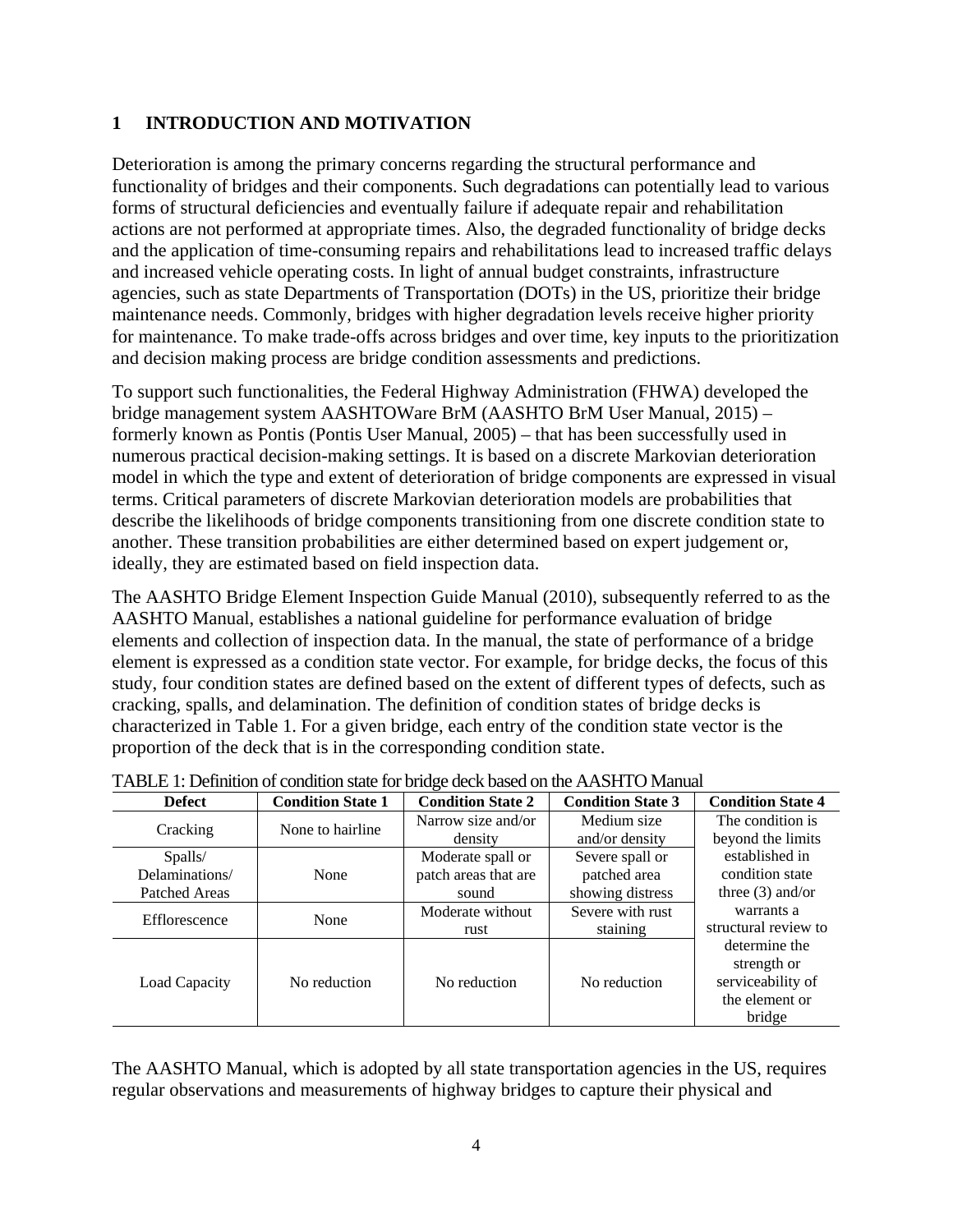functional states. State DOTs usually carry out such bridge inspections once every one to two years. Typically, the resulting inspection data are used on a one-time basis to estimate deterioration models whereby subsequent observations are used only as inputs to forecast deterioration.

The objective of this study is to develop a framework that utilizes the bridge inspection data collected on an ongoing basis to update transition probabilities for concrete bridge decks. Doing so is expected to improve the representativeness of these probabilistic deterioration models and the accuracy of their predictions. An evaluation is also conducted to assess the value of such an approach.

#### <span id="page-4-0"></span>**2 DETERIORATION MODEL: MARKOV CHAIN**

As noted previously, based on the condition state definitions, each entry in the condition state vector represents the proportion of the deck that is in that condition state. This definition could be interpreted as the probability of each unit of the deck being in each condition state, whereby a deck is divided into a contiguous set of small  $1 \text{ ft} \times 1 \text{ ft}$  units forming a grid. A widely-used approach to model such deterioration is the Markov Chain (Baik, H.S., H.S. Jeong, and D.M. Abraham., 2005; Micevski, T., G. Kuczera, and P. Coombes, 2002). Markov Chain models are often used to represent the evolution of discrete and finite states of variables at discrete periods. A mathematical representation of a Markov Chain is  $Y^{(t+1)} = \mathbf{P} \cdot Y^{(t)}$ , where  $Y^{(t)}$  and  $Y^{(t+1)}$  are the vectors that represent the probability mass functions of the discrete state at time t and time  $t+1$ , respectively.  $P$  is the transition probability matrix, which consists of transition probability elements  $p_{ij}$ . Each of these elements represents the probability of transitioning to state j at time  $t+1$  given that the condition state is *i* at time *t*. The matrix  $P$  could be invariant or may vary over time. In this representation, the former is assumed.

This study uses the same Markov Chain deterioration model that is adopted by AASHTOWare BrM Bridge Management System whereby the following assumptions are made: (a) the condition state drops at most by one (i.e., no multi-step transitions are assumed to occur), and (b) the transition probability matrix  $P$  is independent of age. As a result, the Markov Chain model used in this study takes the following form:

$$
Y^{(t+1)} = P \cdot Y^{(t)} \tag{1a}
$$

$$
\begin{bmatrix} y_1^{(t+1)} \\ y_2^{(t+1)} \\ y_3^{(t+1)} \\ y_4^{(t+1)} \end{bmatrix} = \begin{bmatrix} p_{11} & 0 & 0 & 0 \\ 1 - p_{11} & p_{22} & 0 & 0 \\ 0 & 1 - p_{22} & p_{33} & 0 \\ 0 & 0 & 1 - p_{33} & p_{44} \end{bmatrix} \cdot \begin{bmatrix} y_1^{(t)} \\ y_2^{(t)} \\ y_3^{(t)} \\ y_4^{(t)} \end{bmatrix}
$$
 (1b)

The only parameters to be determined are  $p_{11}$ ,  $p_{22}$ ,  $p_{33}$ , and  $p_{44}$ . In the case of estimation,  $Y^{(t)}$ and  $Y^{(t+1)}$  are obtained from data, and in the case of prediction,  $Y^{(t)}$  is obtained from data and  $Y^{(t+1)}$  is predicted based on Equation 1a.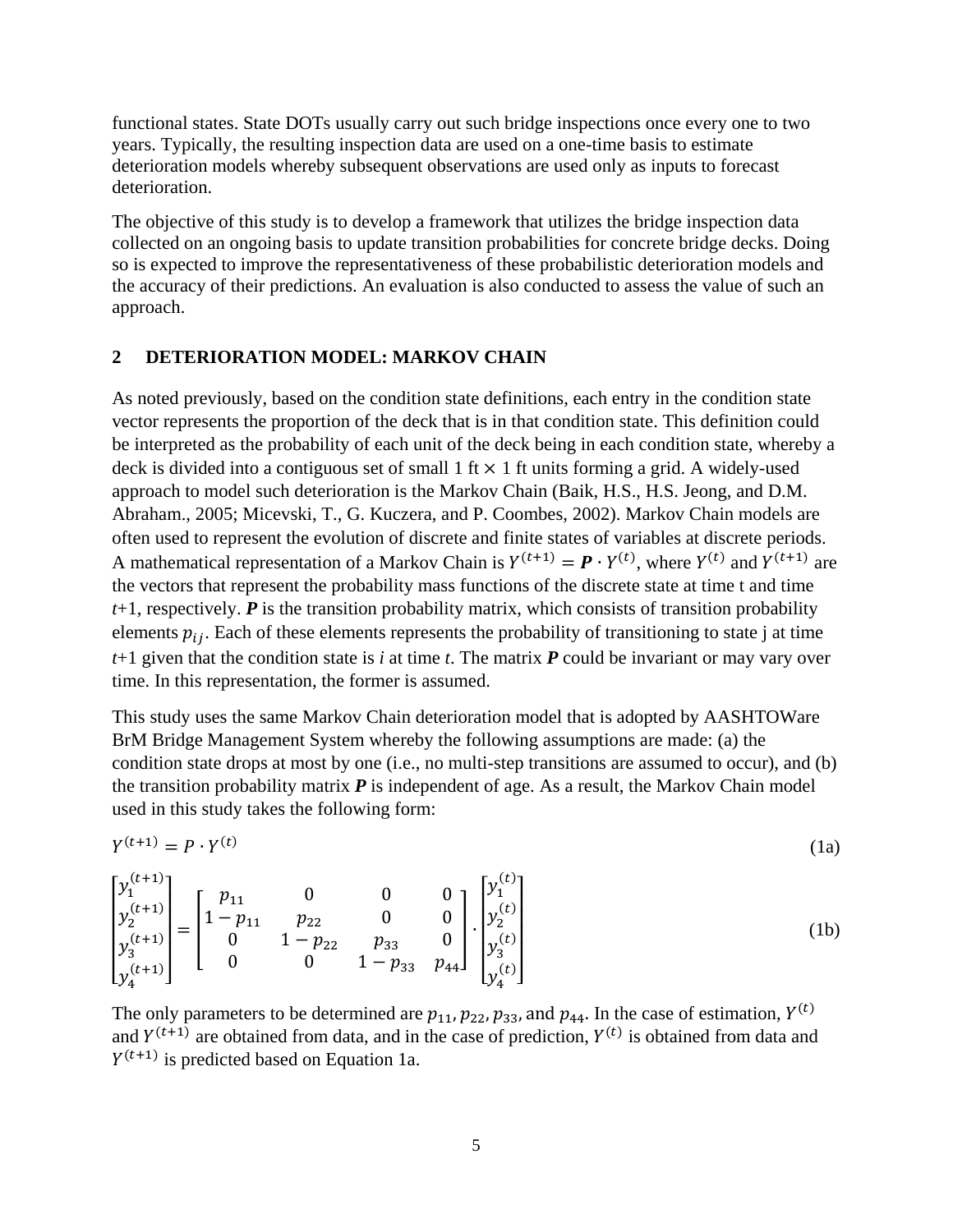### <span id="page-5-0"></span>**3 PARAMETER ESTIMATION METHODS**

Different statistical estimation methods could be used to estimate the transition probabilities. In this study, Bayesian estimation is used to determine transition probabilities for concrete bridge decks while taking into account the available estimates determined from previous data or expert judgement, thus, allowing for the incorporation of new inspection data to update the estimates of deterioration models as these data become available. As a reference, maximum likelihood estimation (MLE) is also used whereby only inspection data over one period (two consecutive inspections) are used.

### <span id="page-5-1"></span>**3.1 NOTATION**

Given the at most one-step deterioration assumption in the Markov Chain model, for each condition state *i* at time *t* only two transition probabilities govern the deterioration that takes place between time *t* and time  $t + 1$ , namely the transition probabilities  $p_{ii}$  and  $p_{i}$   $_{i+1}$  indicating whether a unit of a deck remains in the same state  $i$  or transitions to the next lower state  $i + 1$ , respectively. Since and  $p_{i,i+1} = 1 - p_{ii}$ , only  $p_{ii}$  needs to be estimated for each condition state *i* at time t. The variables  $N_i^{(t)}$  and  $N_i^{(t+1)}$  represent the area of the deck that is in condition state *i* at time *t* and the area that remains in condition state *i* at time *t* +1, respectively.

### <span id="page-5-2"></span>**3.2 MAXIMUM LIKELIHOOD ESTIMATION**

The event that a unit of deck remains in the same condition state or not in the next year can be described as a Bernoulli process, which has two outcomes, success and failure. Assuming that each 1 ft  $\times$  1 ft unit of bridge deck remains in the same condition state independently with the same probability  $p_{ii}$ , the maximum likelihood estimate of  $p_{ii}$  can be shown to be the following:

$$
\widehat{p_{u,MLE}} = \frac{N_i^{(t+1)}}{N_i^{(t)}}
$$
(2)

That is, the maximum likelihood estimate of  $p_{ii}$  is the ratio of the deck area that remains in state  $i$ at time  $t + 1$  to the deck area that was in state *i* at time *t*. In this approach, only the inspection data available from two consecutive inspections are used to estimate the transition probabilities and, as a result, the Markov Chain deterioration model.

### <span id="page-5-3"></span>**3.3 BAYESIAN ESTIMATION**

Another approach to estimate transition probabilities is that of Bayesian estimation, whereby the transition probabilities are assumed to follow certain distributions, the parameters of which are updated when new condition observations are made. In this approach, the estimates of the transition available before the two most recent sets of inspection data are collected are taken into account in the estimation process.

As in the case of maximum likelihood estimation, the event that a 1 ft  $\times$  1ft unit of the deck remains in the same condition state or not in the next year is also described as a Bernoulli process. For such events, the Beta distribution is commonly selected as the prior distribution for mathematical convenience whereby the posterior distribution is derived to also be a Beta distribution through the application of Bayes' law. Using the mode of the posterior distribution as the point estimate of  $p_{ii}$ , the Bayesian estimation of  $p_{ii}$  can be shown to be the following: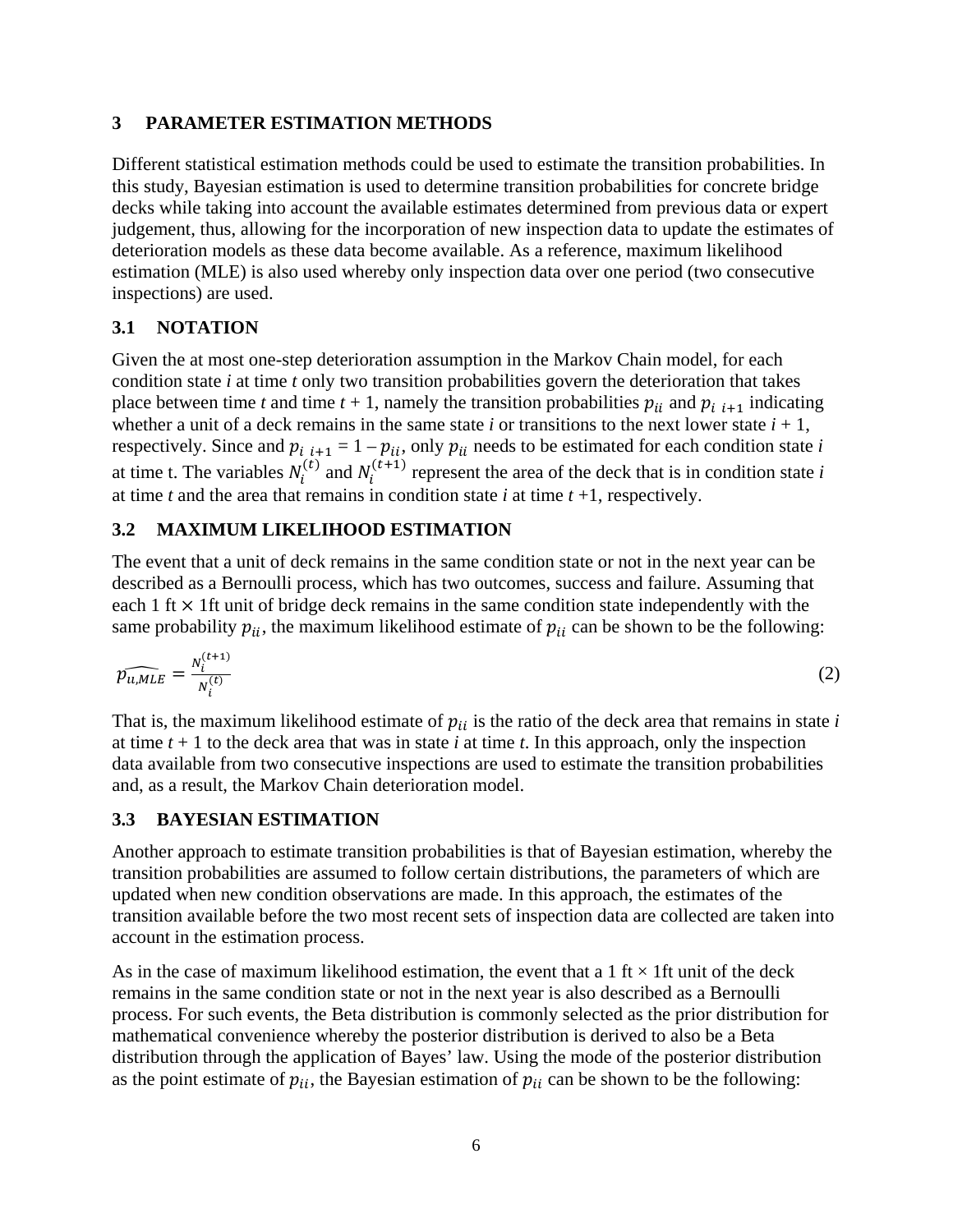$$
\widehat{p_{u,BYE}} = \frac{a_{prior} + N_i^{(t+1)} - 1}{a_{prior} + b_{prior} + N_i^{(t)} - 2}
$$
\n(3)

Note that when the parameters of the prior distribution  $a_{prior}$  and  $b_{prior}$  take the values of 1, corresponding to a uniform prior distribution, the Bayesian point estimates of  $p_{ii}$  are identical to the Maximum Likelihood estimates. Also note that when  $a_{prior}$  and  $b_{prior}$  take the values of 0, mode and mean of the posterior distribution are approximately equal if  $N_i^{(t)}$  and  $N_i^{(t+1)}$  are sufficiently large, which is the case for the dataset used in this study.

### <span id="page-6-0"></span>**4 DATA**

To evaluate the performance of the above two methods in forecasting future condition states of concrete bridge decks, an empirical investigation is conducted based on available data. In this analysis, the inspection records of a set of bridges for the year 2015 and 2016 are compiled. Once various discrepancies and inconsistencies discussed in more detail subsequently are addressed, a total of 357 bridge deck records are considered. This dataset is then divided into training and validation datasets, which are discussed in more detail in section 5.

### <span id="page-6-1"></span>**4.1 DATA COLLECTION AND DEFINITION**

The data used in this study are gathered from the Ohio Department of Transportation bridge inspection database for the years 2015 and 2016. The variables in the inspection report database and their definitions are presented in Table 2.

| <b>Definitions</b>                                                                           |
|----------------------------------------------------------------------------------------------|
| STATE is the Federal Information Processing Standards (FIPS) code assigned to each           |
| state, and it is 39 for all bridges in Ohio.                                                 |
| STRUCNUM is the structure file number to identify bridges; this number is unique for         |
| every bridge.                                                                                |
| EN is the element number for a certain bridge element. In this project, bridge element to    |
| be analyzed is reinforced concrete deck, and the element number for it is 12. Therefore      |
| all records with EN of 12 are selected from the database.                                    |
| EPN is the parent element number for bridge elements. In this project, the element to be     |
| analyzed is reinforced concrete deck, and the only element that is attached to concrete      |
| decks is wearing surface (element number: 510). Therefore, all records with EN of 510        |
| and EPN of 12 are selected from the database. From these data, protection system factors     |
| in concrete deck deterioration models can be determined.                                     |
| TOTALQTY is the total quantity of the bridge element. The unit of quantity for bridge        |
| decks is square foot.                                                                        |
| CS1, CS2, CS3 and CS4 are the quantity of a bridge element in condition states 1 to 4,       |
| respectively. In this project, they represent the deck area in condition states 1 to 4 based |
| on the condition state definitions provided by AASHTO Bridge Element Inspection              |
| Guide Manual (2010).                                                                         |
|                                                                                              |

<span id="page-6-3"></span>TABLE 2: Variables in the inspection report database and their definitions

### <span id="page-6-2"></span>**4.2 DATA FILTERING**

Some procedures are applied in this study to organize, compile, and select the original inspection records. This section provides a description of the preparation of the dataset used.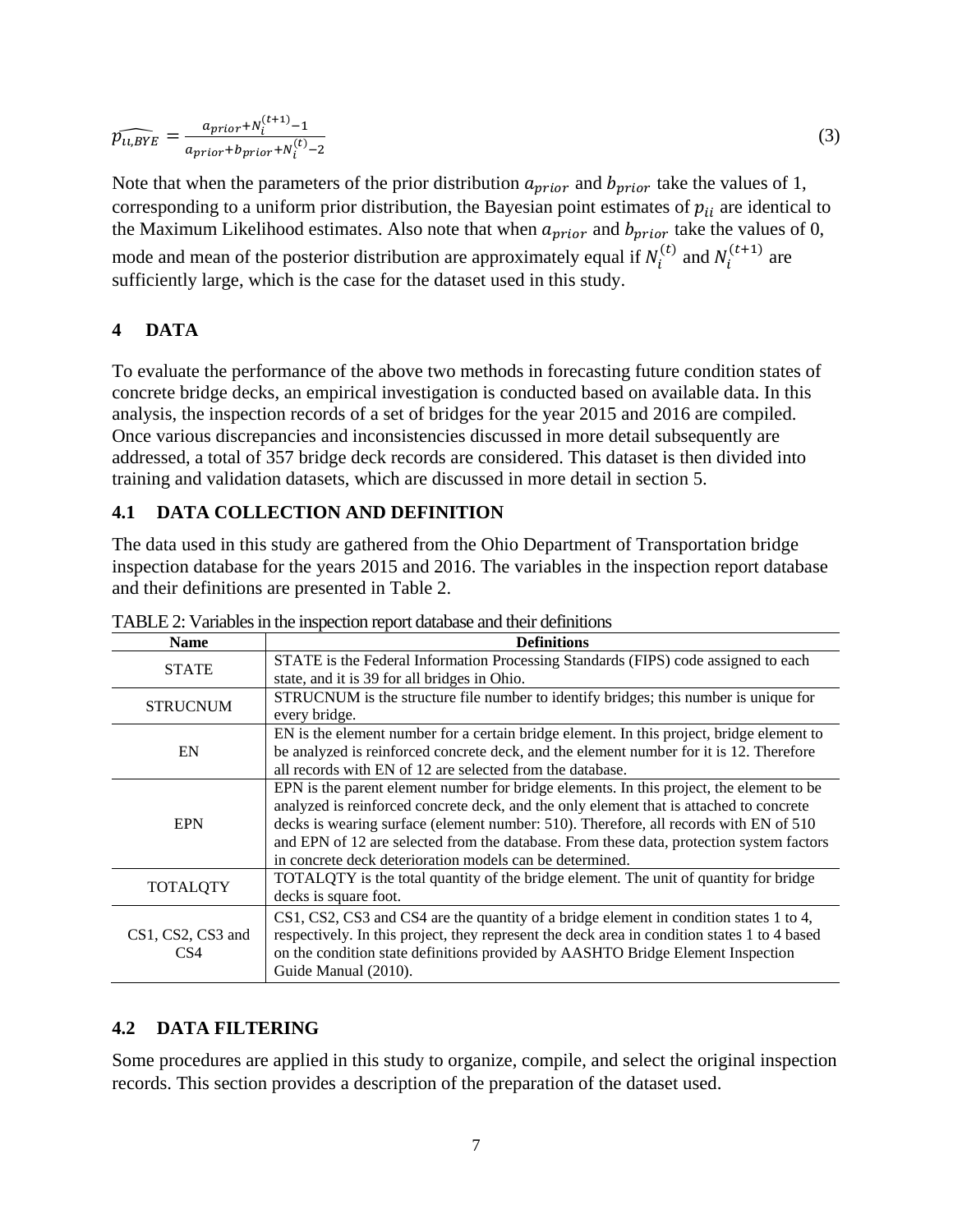### <span id="page-7-0"></span>**4.2.1 BRIDGE ELEMENT FILTER**

The focus of this study is reinforced concrete deck. Thus, all inspection records with the element number (EN) of 12, indicating bridge decks, are selected.

# <span id="page-7-1"></span>**4.2.2 INSPECTION RECORDS PAIR-UP**

Since not all bridges are inspected every year and the analysis necessitates that condition inspection data have to be available for two consecutive years, inspection reports in 2015 and 2016 are paired up based on the structure number. For all the records of reinforced concrete decks in 2015, 914 out of 3,183 decks are inspected in 2016. For these bridges, the inspection records in 2015 and 2016 are extracted.

## <span id="page-7-2"></span>**4.2.3 BRIDGE DECK AREA DISCREPANCY**

The area of bridge decks is found to vary from year to year. Small variation could be a result of measurement errors, while large differences could be indicative of record keeping errors. In this study records that exhibit large differences are discarded. Considering the empirical cumulative distribution function of the difference in deck area between 2015 and 2016, records with differences between  $-5$  to  $+5$  square feet are deemed acceptable. All other records are not considered further.

# <span id="page-7-3"></span>**4.2.4 DETERIORATION ASSUMPTION CONSISTENCY**

The estimation methodologies in Section 3 are based on the assumption that there are no improvement in the condition state of bridge decks from year *t* to *t*+1 and no multi-step deterioration transition within one unit period (i.e., no condition state transitions from 1 to 3 or 4, and from 2 to 4). The subset of bridges that comply with these criteria considering a tolerance of  $-5$  to  $+5$  square feet are, therefore, selected for analysis in this study.

# <span id="page-7-4"></span>**5 EMPIRICAL ANALYSIS**

### <span id="page-7-5"></span>**5.1 ANALYSIS SET-UP**

The dataset consisting of 357 bridge deck records described in section 4 is divided into training and validation datasets. The training dataset contains 282 to 287 records (depending on the two cases considered as discussed subsequently) and is used to determine estimates of transition probabilities using the two methods. The estimated transition probabilities are then applied to the year 2015 inspection records of bridge decks in the validation dataset containing the remaining 75 to 70 records to predict their condition state in the year 2016. The similarity between the predicted and reported condition states is used as a measurement to assess the performance of the two methods.

The squared Hellinger distance  $(HD<sup>2</sup>)$  metric is commonly used to measure the degree of similarity between two probability mass functions. This metric is used in this study to assess the similarity between two condition states, whether measured or predicted. The squared Hellinger distance is expressed as following:

$$
HD^2 = \frac{1}{2} \sum_{i=1}^{k} \left( \sqrt{p_i} - \sqrt{q_i} \right)^2
$$
 (4)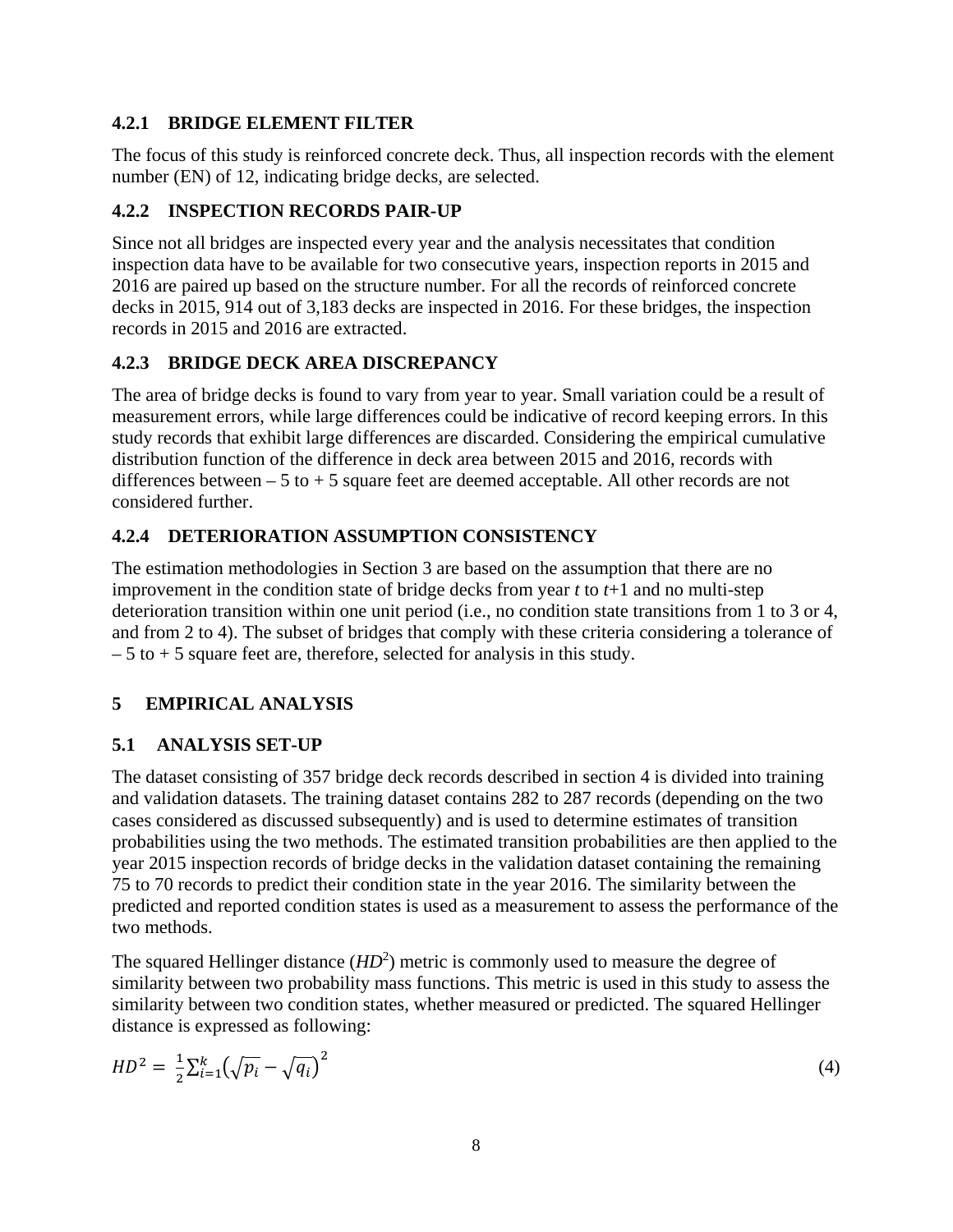where  $p_i$  and  $q_i$  are the elements of two probability mass functions for which the degree of similarity is to be assessed. The upper and lower limits of  $HD^2$  are 1 and 0, respectively. A smaller value indicates a higher degree of similarity between the two probability mass functions.

To use measured condition states in calculating *HD2* , the reported condition state vectors of bridge decks must be converted to probability mass functions. This conversion is achieved by normalizing the state vector depicting the bridge deck area in each state by dividing the area in each state by the total area. In the case of predicted condition states, the predictions based on Equation 1a directly take the form of a probability mass function.

Based on an exploratory analysis, a few bridge decks are identified as having unique characteristics. As a result, the records for these bridge decks are given special treatment in the analysis.

As noted previously, there are 357 records of bridge decks in the dataset. Among the 357, 70 reflect observed deterioration between 2015 and 2016. Figure 1 shows the extent of this deterioration as measured by *HD2* capturing the degree of similarity between the condition state vectors in 2015 and 2016 where the values are ordered from largest to smallest along the x-axis. Clearly, four bridge decks exhibit substantial deterioration as reflected in the large *HD2* values with respect to those of the other bridge decks.



FIGURE 1: Bar chart of *HD2* between 2015 and 2016 for all bridges

Note that bridge decks represented in the training dataset contribute to the estimates in accordance to their bridge deck area whereby decks with larger deck areas have larger contributions. The proportion of deck area for these four bridge decks with respect to the total area of all bridge decks in the training dataset (if these four bridges were to be included in the training dataset) are 0.18%, 2.96%, 0.05%, and 0.08%, respectively.

In addition, one bridge deck is found to exhibit a different deterioration pattern with respect to all other bridge decks. More specifically, this bridge deck is the only one that has some deck area in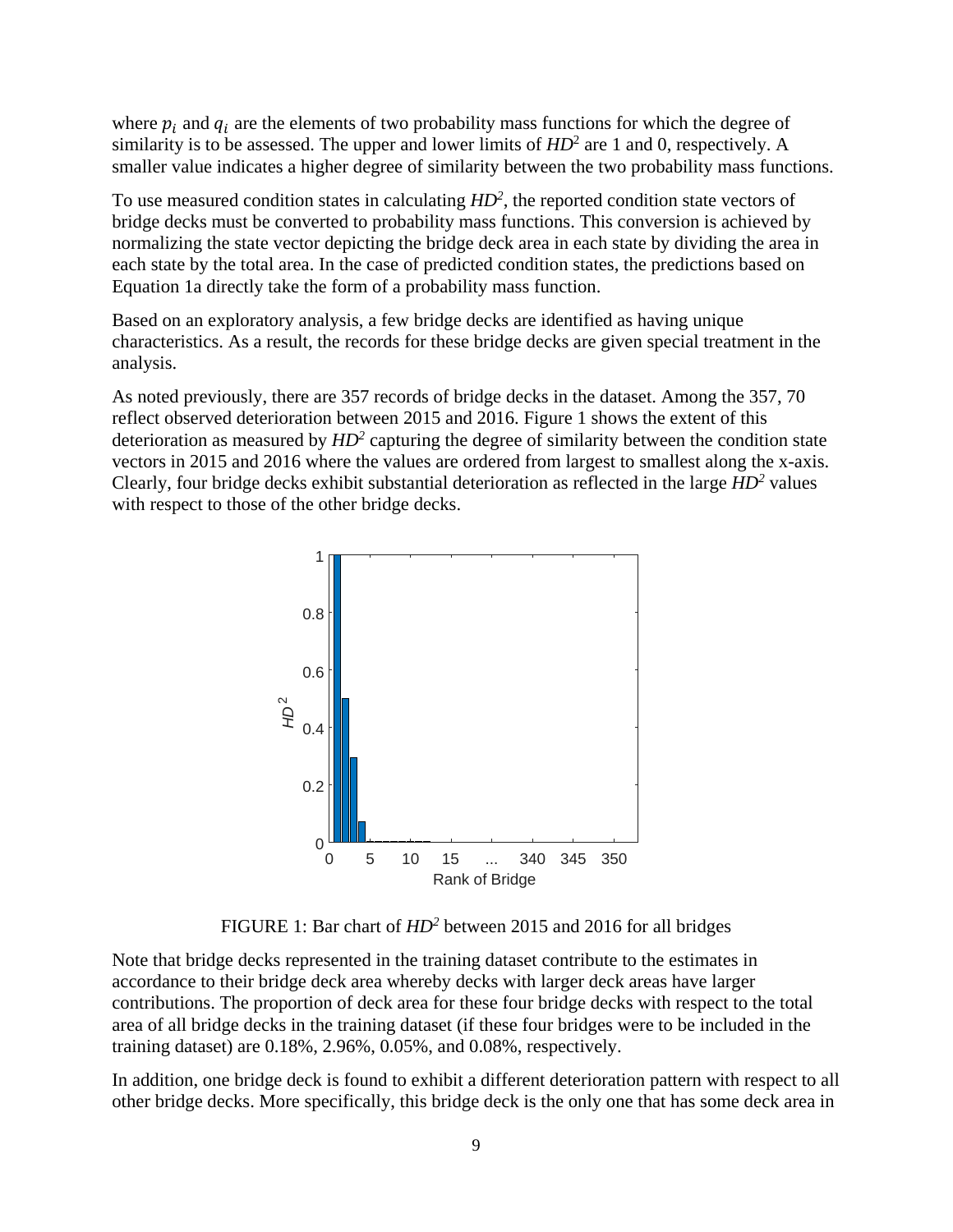condition state 3 in 2015 where part of this deck area deteriorates to condition state 4 in 2016. The inspection record for this bridge deck is shown in Table 3. All the other bridge decks either have no deck area in condition state 3 in 2015 or have some deck area in condition state 3 in 2015 but none of this area deteriorates to state 4 in 2016.

| Year | <b>Total</b><br>Deck Area | Area in<br>Condition<br><b>State 1</b> | Area in<br><b>Condition</b><br>State 2 | Area in<br>Condition<br>State 3 | Area in<br>Condition<br>State 4 |
|------|---------------------------|----------------------------------------|----------------------------------------|---------------------------------|---------------------------------|
| 2015 | 14433                     | 12267                                  | 1877                                   | 289                             |                                 |
| 2016 | 14433                     | 12234                                  | 1876                                   | 289                             | 34                              |

<span id="page-9-0"></span>TABLE 3: Inspection record for unique deterioration pattern bridge (Structure number: 7904983, unit: square feet)

Given that these five bridge decks appear to be distinctly different from all other decks in the dataset, the impact their corresponding records could have on the results may be substantial. Therefore, two scenarios are considered. In Scenarios 1 the records of these five bridge decks are included in the validation dataset, resulting in a total of 282 records in the training dataset. In Scenarios 2 these five records are included in the training dataset resulting in a total of 287 records in this dataset. The records of all other bridges are randomly assigned to each of the two datasets.

To evaluate the performance of the maximum likelihood and Bayesian estimation methods, transition probabilities are determined using the training dataset. Applying the estimated transition probabilities to the condition state vector of bridge decks in the validation dataset for the year 2015, the condition states of these bridges are predicted for the year 2016. The similarity between the predicted and reported condition states for 2016 are then compared across the two methods.

As discussed in session 3.3, in the Bayesian estimation method, the transition probabilities available before the collection of condition data for 2015 and 2016 are assumed to follow Beta distributions defining the priors in the Bayesian framework. In section 3.3 the Beta distribution is described through its parameters  $a_{prior}$  and  $b_{prior}$ . For the purpose of this analysis, the Beta distribution is conveniently parameterized through the mean and sample size, referred to as the prior mean and confidence "parameters". The relationship between this parameterization and the one in section 3.3 is that the confidence (sample size) is the summation of  $a_{prior}$  and  $b_{prior}$  and the prior mean is the ratio of  $a_{prior}$  to the sample size. The prior mean represents the prior belief about the mean value of  $p_{ii}$ . The sample size represents the number of samples used to derive  $p_{ii}$ , which is a measure of confidence in the prior belief about  $p_{ii}$ .

In this analysis the confidence is set to vary between 0 and 400,000 square feet. When the confidence is set to 0, the Bayesian point estimate (the mode of the posterior distribution) is equal to the maximum likelihood estimate. The upper limit sample size of 400,000 is selected based on recommendations in Pontis Technical Manual (1993). This manual suggests that it is reasonable to assume that the prior distribution of transition probabilities is developed based on observations for 10 to 20 bridges. Considering that the average deck area for the considered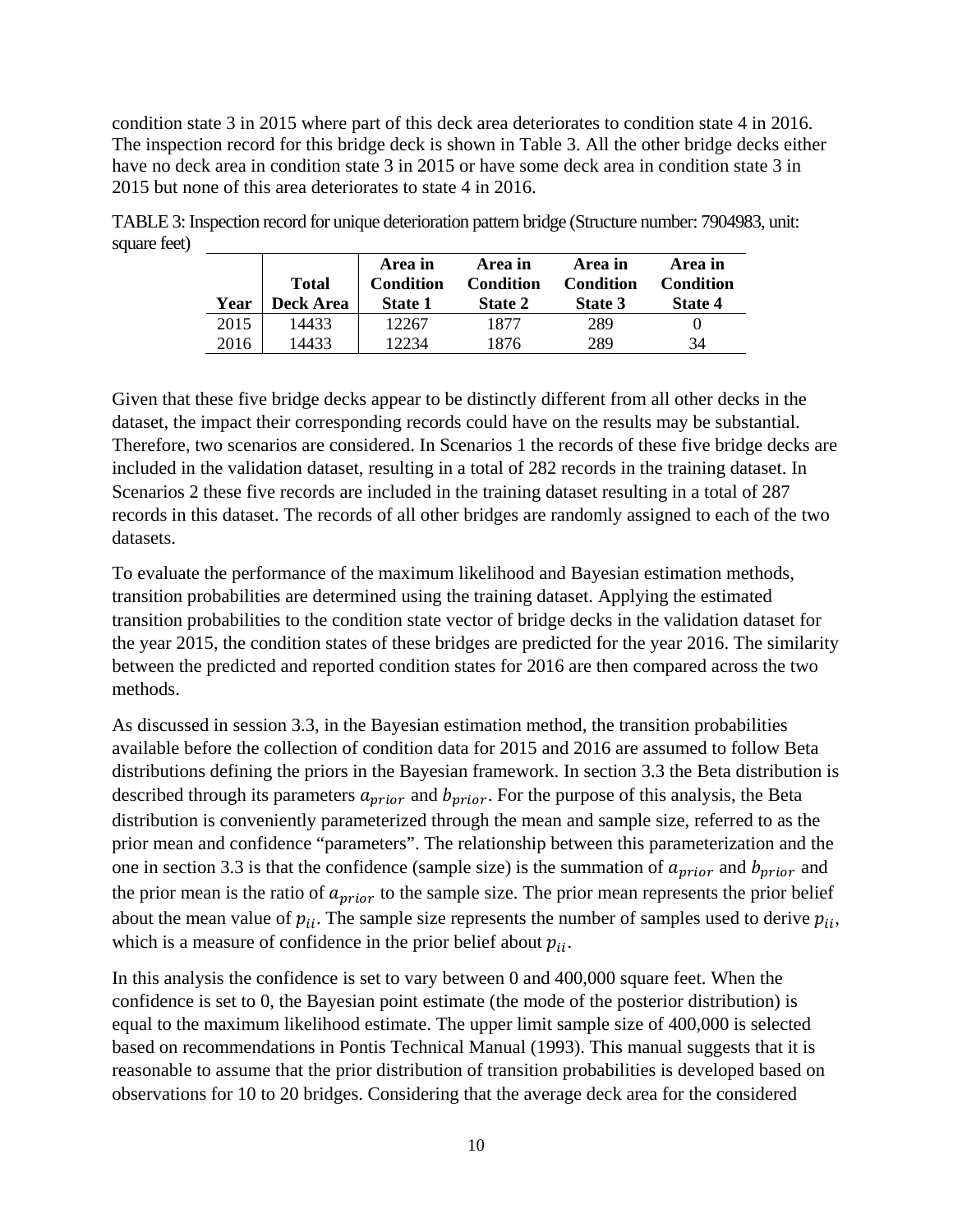bridge dataset is about 20,000 square feet, 20 bridge observations yield the upper limit of 400,000 square feet for the assumed confidence.

As for the prior mean, 10,000 mean values of prior transition probabilities (*p*11, *p*<sup>22</sup> and *p*33) are generated independently from a uniform distribution that ranges between zero and one. Each set of the prior transition probabilities is updated using the training dataset through the application of the Bayesian updating method presented in section 3.3.

Combined with confidence values ranging from 0 to 400,000 in increments of 1,000, 4,000,000 sets of transition matrices are determined based on Bayesian estimation. Applying these transition matrices to 2015 condition state vectors of bridge decks in the validation dataset, the condition state vectors of these bridges are predicted for 2016. The similarity between the predicted and reported condition states for 2016 are then measured using the *HD2* metric.

The *HD*<sup>2</sup> metric is computed for each bridge deck in the validation dataset for all generated prior mean values of *p*11, *p*<sup>22</sup> and *p*<sup>33</sup> and the levels of confidence in these mean values. Thus, for a given bridge deck and one set of generated mean values, a curve of *HD2* versus confidence can be plotted. Figures 2 and 3 show two examples of such plots. Since, as discussed in section 3, the Bayesian estimates are approximately equal to the maximum likelihood estimates at zero confidence for large values of  $N_i^{(t)}$  and  $N_i^{(t+1)}$ , which are the case for the training datasets, Figure 2 indicates a case where a greater-than-zero confidence in the prior mean values leads to Bayesian estimates that produce a superior prediction for 2016 (lower *HD2* ) than that of the maximum likelihood estimates. Figure 3 indicates a case where a confidence greater than zero leads to an inferior prediction to that based on the maximum likelihood estimates. That is, the Bayesian and maximum likelihood estimates would reflect the same prediction performance when the confidence in the prior mean values is assumed zero for the Bayesian estimation method.

To quantify the improvement in prediction by using Bayesian estimation at the optimal confidence value for a set of prior mean values, the following measure is defined:

$$
Reduction = \frac{HD_{MLE}^2 - HD_{BYE}^2}{HD_{MLE}^2} \tag{5}
$$

where  $HD_{MLE}^2$  and  $HD_{BYE}^2$  are the  $HD^2$  values for the predictions based on the maximum likelihood and Bayesian estimates, respectively. This measure of Reduction is depicted in Figure 2. Naturally, for a case like the one shown in Figure 3, the measure Reduction takes a value of zero.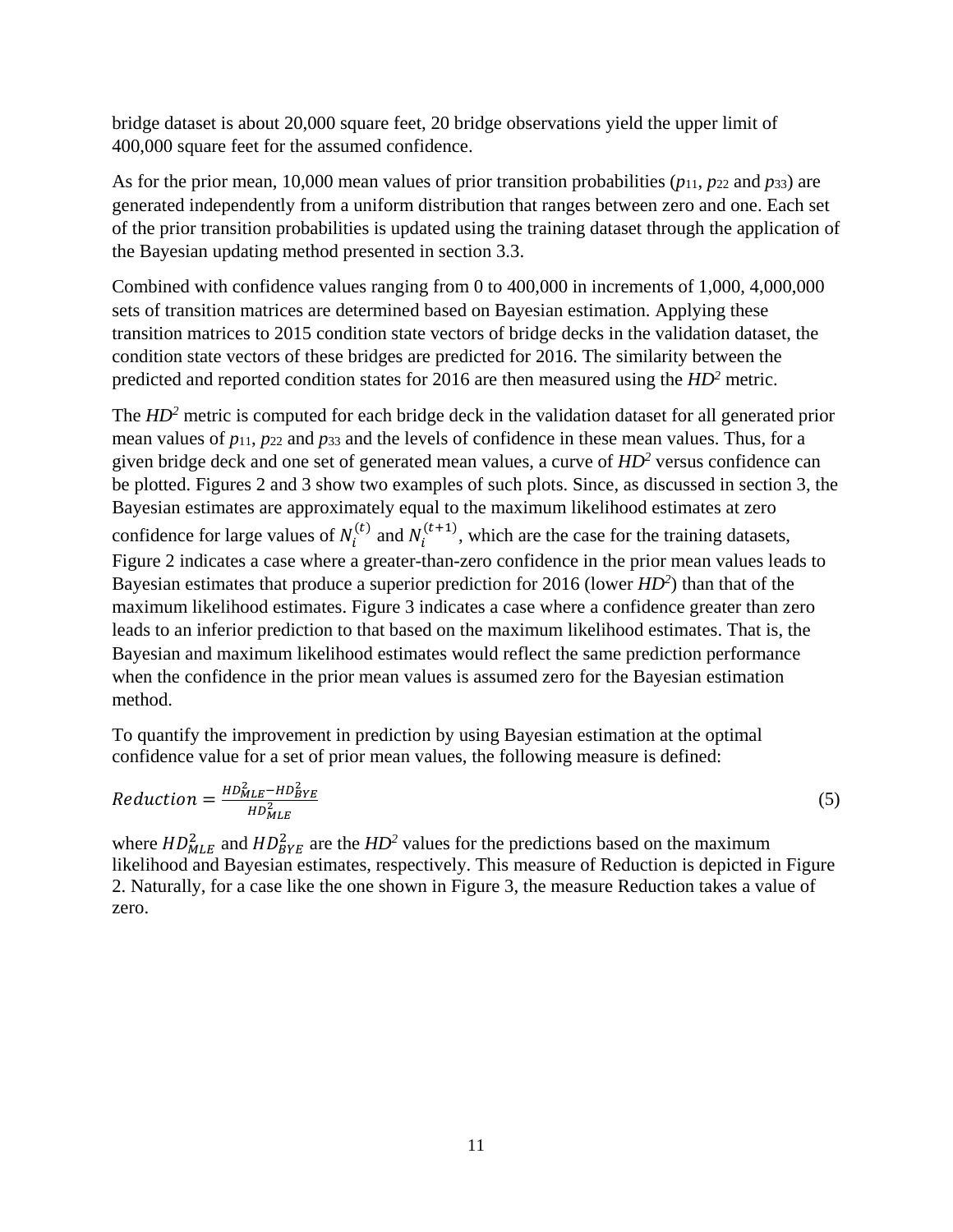<span id="page-11-0"></span>

FIGURE 2: Example *HD2* versus confidence plot where Bayesian estimates at the optimal confidence level are superior to those of maximum likelihood



FIGURE 3: Example *HD2* versus confidence plot where Bayesian estimates at the optimal confidence level are equivalent to those of maximum likelihood

#### **5.2 RESULT**

All 4,000,000 sets of the Bayesian updated transition probabilities based on the combinations of prior mean values and confidence levels and the one set of maximum likelihood estimated transition probabilities are applied to the bridge decks of the Scenario 1 and Scenario 2 validation datasets as defined in section 5.1. Figure 4 shows the number of cases for each bridge where the Bayesian estimates are superior to the maximum likelihood estimates (i.e., Reduction  $> 0\%$ ) under Scenario 1 as shown in Figure 4(a) and under Scenario 2 as shown in Figure 4(b). Note that in Scenario 1 there are 75 bridge deck records in the validation set, while in Scenario 2 there are 70 records.

In Figure 4, bridge ID is defined to be the rank among the 75 bridge deck records in the validation dataset of Scenario 1 based on the descending order of the values of *HD2* measuring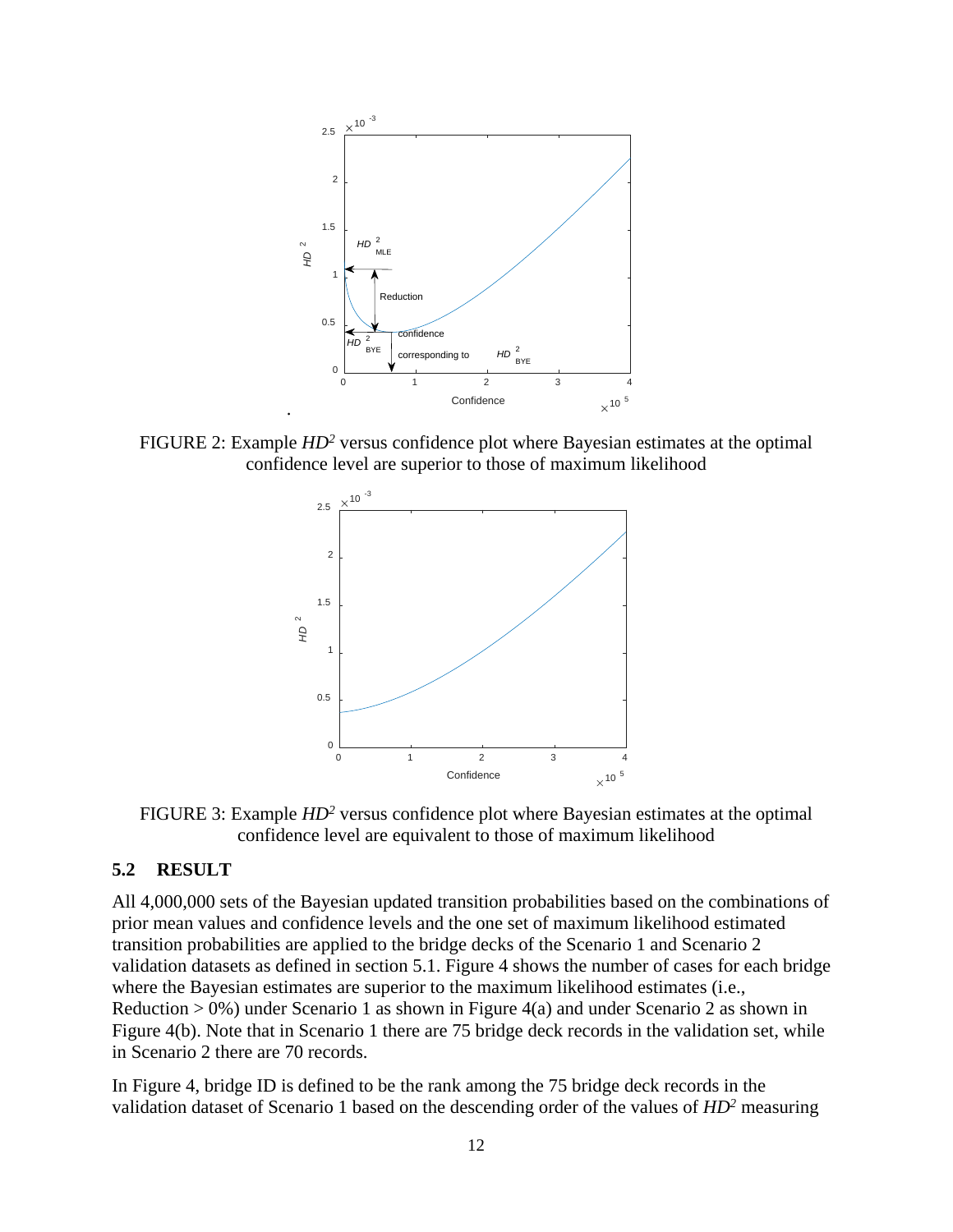the similarities of the reported condition states in 2015 and 2016. The counts reported in Figure 4 for each bridge represent the number of sets of prior transition probabilities out of the 10,000 generated ones that lead to Bayesian estimates that produce predictions that are superior to the prediction produced by the maximum likelihood estimates.

Based on Figure 4, the performance of Bayesian updating is clearly different for the two scenarios. Under Scenario 1, where the records of the five distinctly different bridge decks belong to the validation dataset, Figure 4(a) indicates that Bayesian updating is superior to maximum likelihood for a substantially large number of cases associated with a fairly small number of bridge decks, specifically those that exhibit more substantial deterioration between 2015 and 2016.

The bridge decks that are associated with the superiority of Bayesian updating over maximum likelihood include the four decks found to exhibit the most deterioration between 2015 and 2016 – bridge ID values of 1 through 4 in Figure 4. They also include the one and only deck that exhibits deterioration that involves a transition to state 4 in 2016 – bridge ID value of 5 in Figure 4 (the deck with the eighth largest change in deterioration between 2015 and 2016 when considering all bridge decks as depicted in Figure 1). These results are consistent with the expectation that for decks that experience deterioration that is not well represented in the training dataset, incorporating prior information with the two most recent condition inspections via Bayesian updating is advantageous.



FIGURE 4: Bar chart by Bridge ID when Reduction > 0%; (a) Scenario 1; (b) Scenario 2

Under Scenario 2, where the records of the five distinctly different bridge decks identified in section 5.1 belong to the training dataset, Figure 4(b) indicates that Bayesian updating is superior to maximum likelihood only for a small number of cases spanning most bridge decks in the validation dataset. This result suggests that due to the unrepresentative impact the five distinctly different decks have on the estimates, only a small set of prior mean values and confidence levels lead to more accurate Bayesian estimation based predictions with respect to the maximum likelihood estimation based predictions. That is, only a few combinations of prior mean values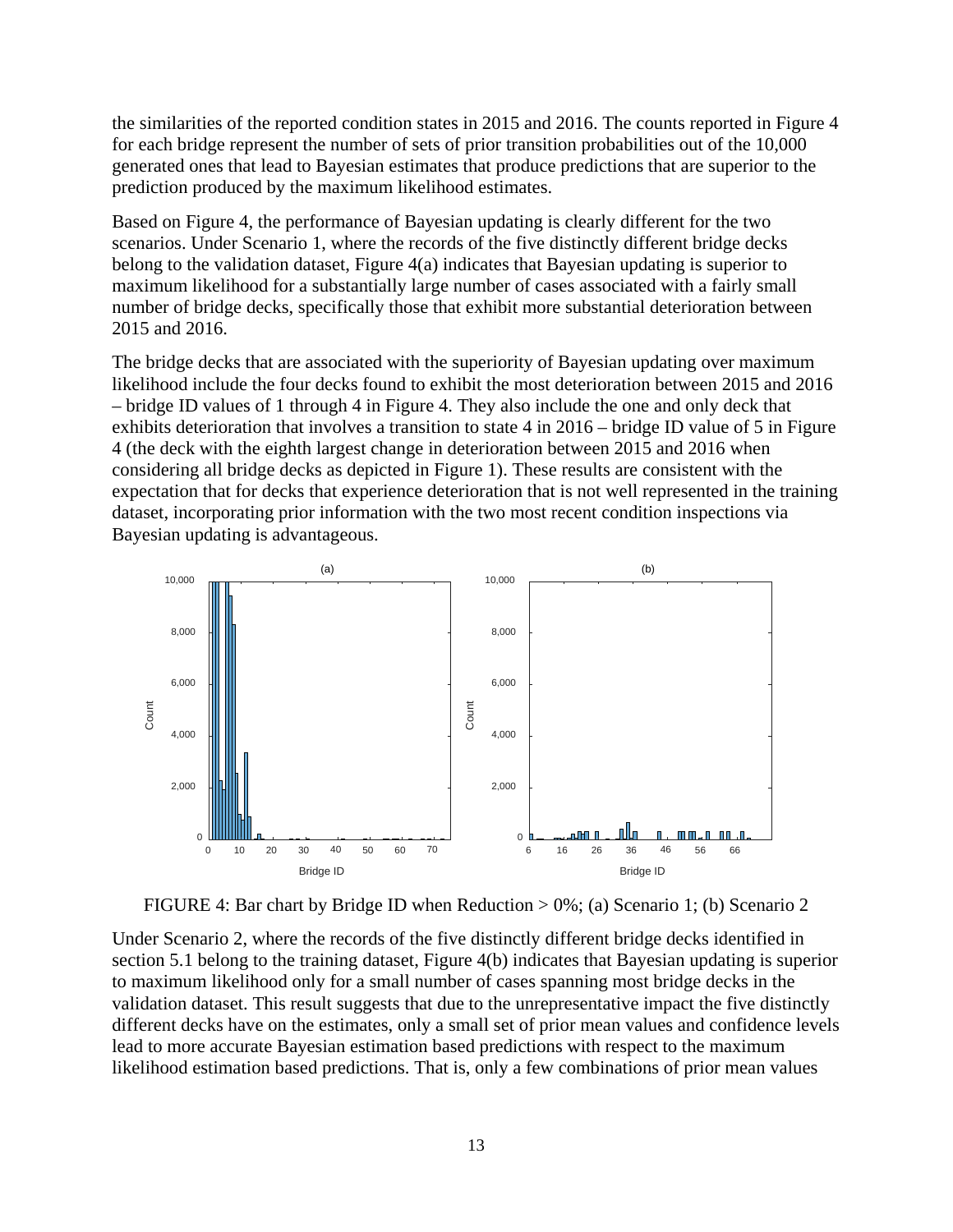and confidence levels lead to Bayesian estimates that counter the maximum likelihood estimates that are corrupted by the presence of the five distinctly different bridges in the training dataset.

# <span id="page-13-0"></span>**6 SUMMARY AND FUTURE RESEARCH**

A Bayesian updating procedure is proposed to estimate a Markov Chain based concrete deck deterioration model in a manner that combines condition data collected over two inspection cycles and the deterioration information available prior to the collected condition data. Single period (one year) transition probabilities are estimated using Bayesian updating and maximum likelihood estimation where in the case of the latter only the collected condition data over two inspection cycles are used.

A dataset of bridge deck condition assessments based on AASHTO condition state definitions collected by a state infrastructure agency spanning two years is used to evaluate the performance of the two methods. A training and validation datasets are selected from the original dataset where the former is used for estimation and the latter for prediction and evaluation.

The evaluation is based on measuring the degree of similarity between reported condition states and those predicted based on the estimated transition probabilities using the two methods. While Bayesian updating is found to be superior to maximum likelihood estimation for many cases, this superiority is highly dependent on the deterioration nature of the bridge decks reflected in the training dataset.

Several possible areas for future research are worth pursuing. First, it is important to further investigate the effect of the nature of the datasets on the results and conclusion. A more refined experimental design could be used for this purpose. Second, the sensitivities of the results to various assumptions are worthwhile to explore. Such assumptions could then be relaxed if the results are found to be sensitive to them, especially those with high sensitivity. For example, adjacent bridge deck units are not expected to deteriorate independently as is assumed in this study. Also, deterioration could lead to more than a one-level change in condition state, unlike the single-level change assumed in this study. In addition, the transition probabilities may not be age-independent as is assumed in this study. Moreover, confidence in the prior mean values are not likely to be known as is also assumed in considering the Bayesian estimates that correspond to the maximum improvement in the quality of the corresponding predictions with respect to the quality of the predictions based on the maximum likelihood estimates. Furthermore, observed condition values are not error-free as is assumed in the estimation and evaluation aspects of the study. Third, additional variables could be taken into account in the deterioration model such as the effects of age, environment, loading, and protection systems.

# <span id="page-13-1"></span>**7 REFERENCES**

- 1. AASHTO. AASHTO Bridge Element Inspection Guide Manual. American Association of State Highway and Transportation Officials, 2010, Washington, D.C.
- 2. Baik, H.S., H.S. Jeong, and D.M. Abraham. "Estimating transition probabilities in Markov chain-based deterioration models for management of wastewater systems." Journal of water resources planning and management" 132.1 (2006): 15-24.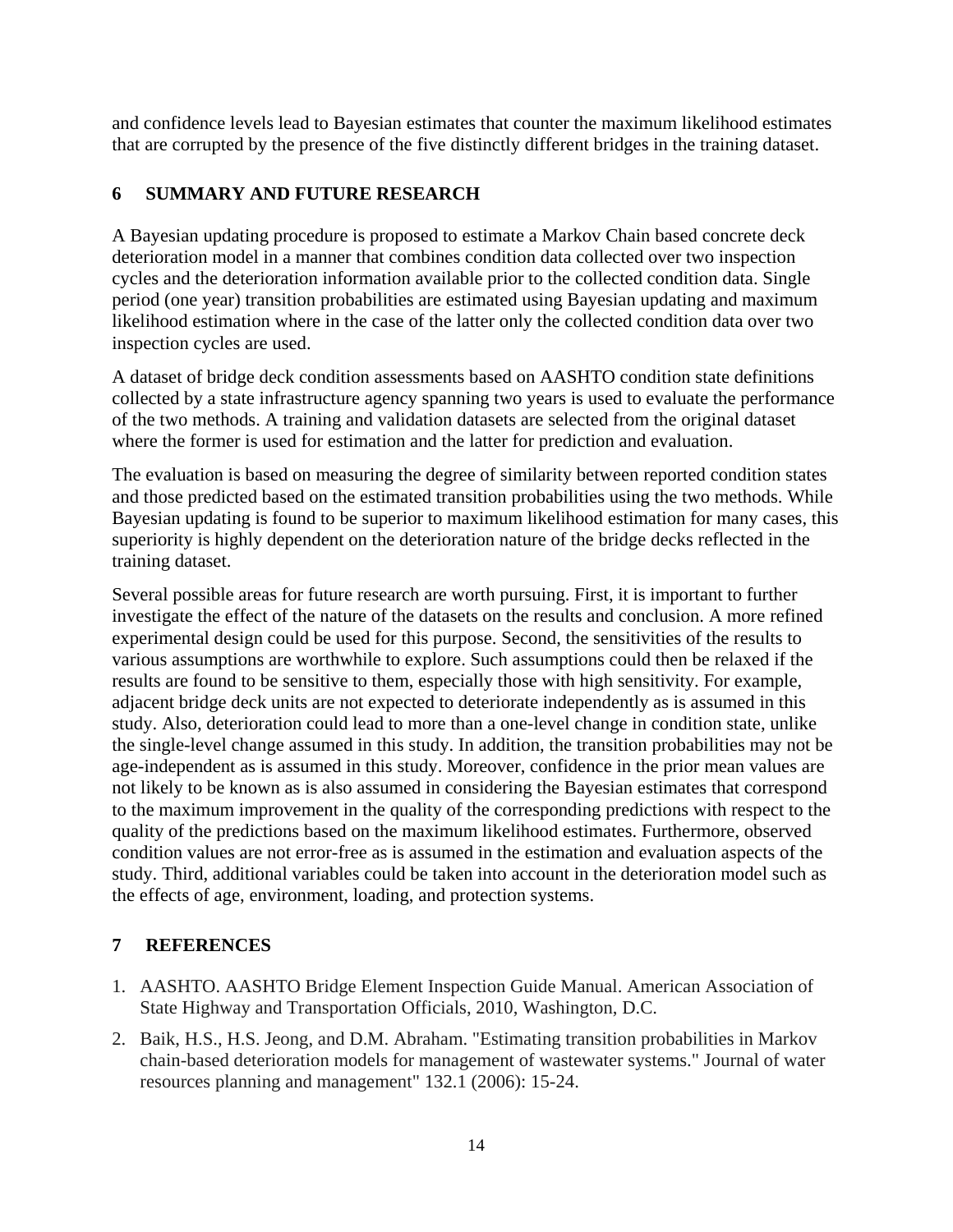- 3. Bentley Systems, Inc. AASHTOWare Bridge Management User Manual Version 5.2.2. American Association of State Highway and Transportation Officials, 2015, Washington, D.C.
- 4. Cambridge Systematics, Inc. Pontis 4.4 Users Manual and Technical Manual. American Association of State Highway and Transportation Officials, 2005, Washington, D.C.
- 5. Golabi, K., P.D. Thompson, and W.A. Hyman. Pontis technical manual. Optima Inc. and Cambridge systematics, Inc., 1993, Cambridge, MA.
- 6. Micevski, T., G. Kuczera, and P. Coombes. "Markov model for storm water pipe deterioration." Journal of infrastructure systems 8.2 (2002): 49-56.